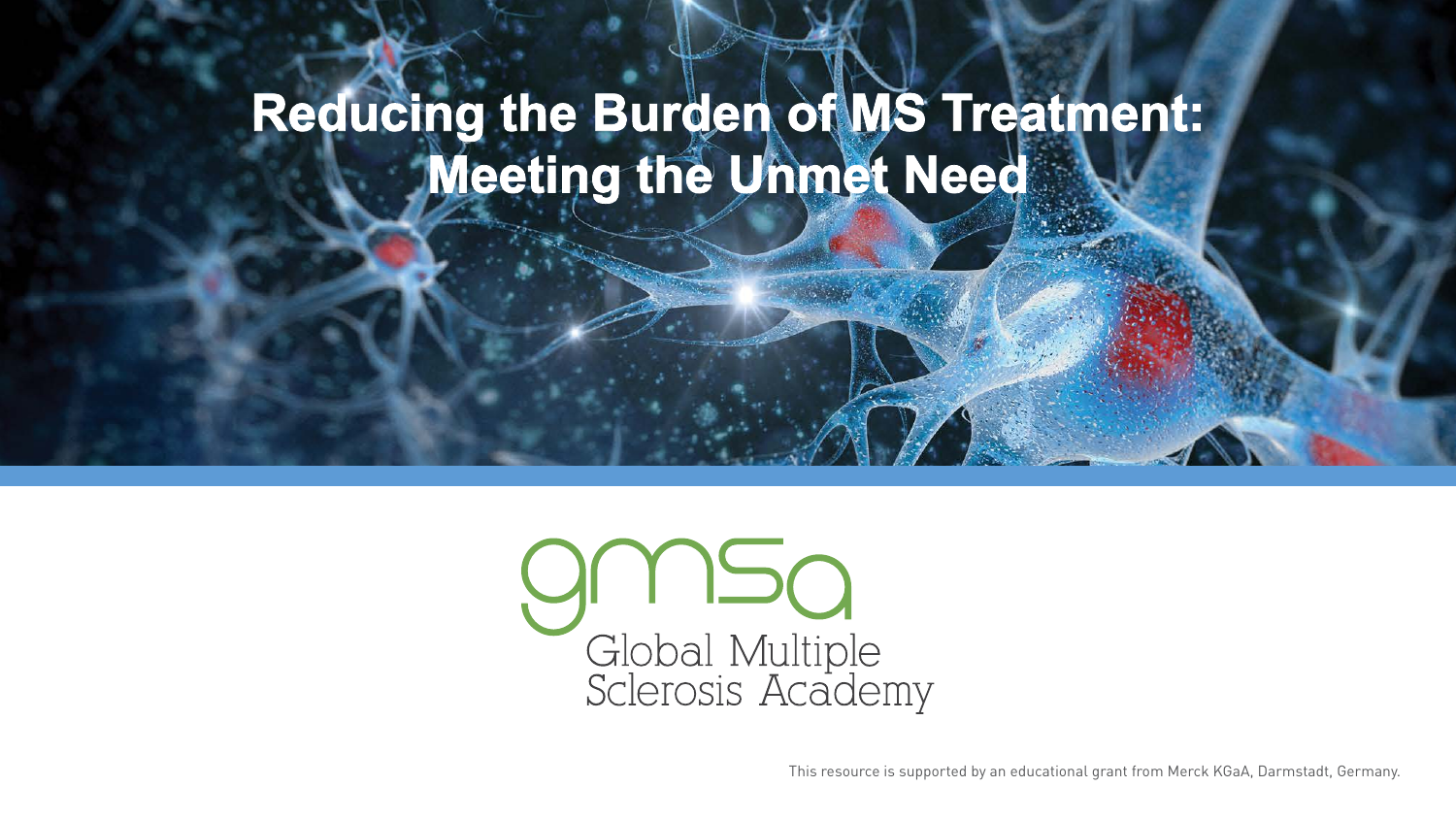#### **Learning Objectives**

- **a. Review the benefit/risk strategies in selecting therapy for MS patients while assessing potential treatment regimens that carry acceptable or diminished risk of disease progression**
- **b. Explore emergent concepts in the management of MS, focusing on targeting T- and B-cells including:**
	- Risks associated with continuous immunosuppression
	- Action on the inflammatory activity in the CNS compartment
- **c. Identify strategies that simplify patient dosing and side effects to:**
	- Increase treatment compliance
	- Improve patients' quality of life
	- Slow disease progression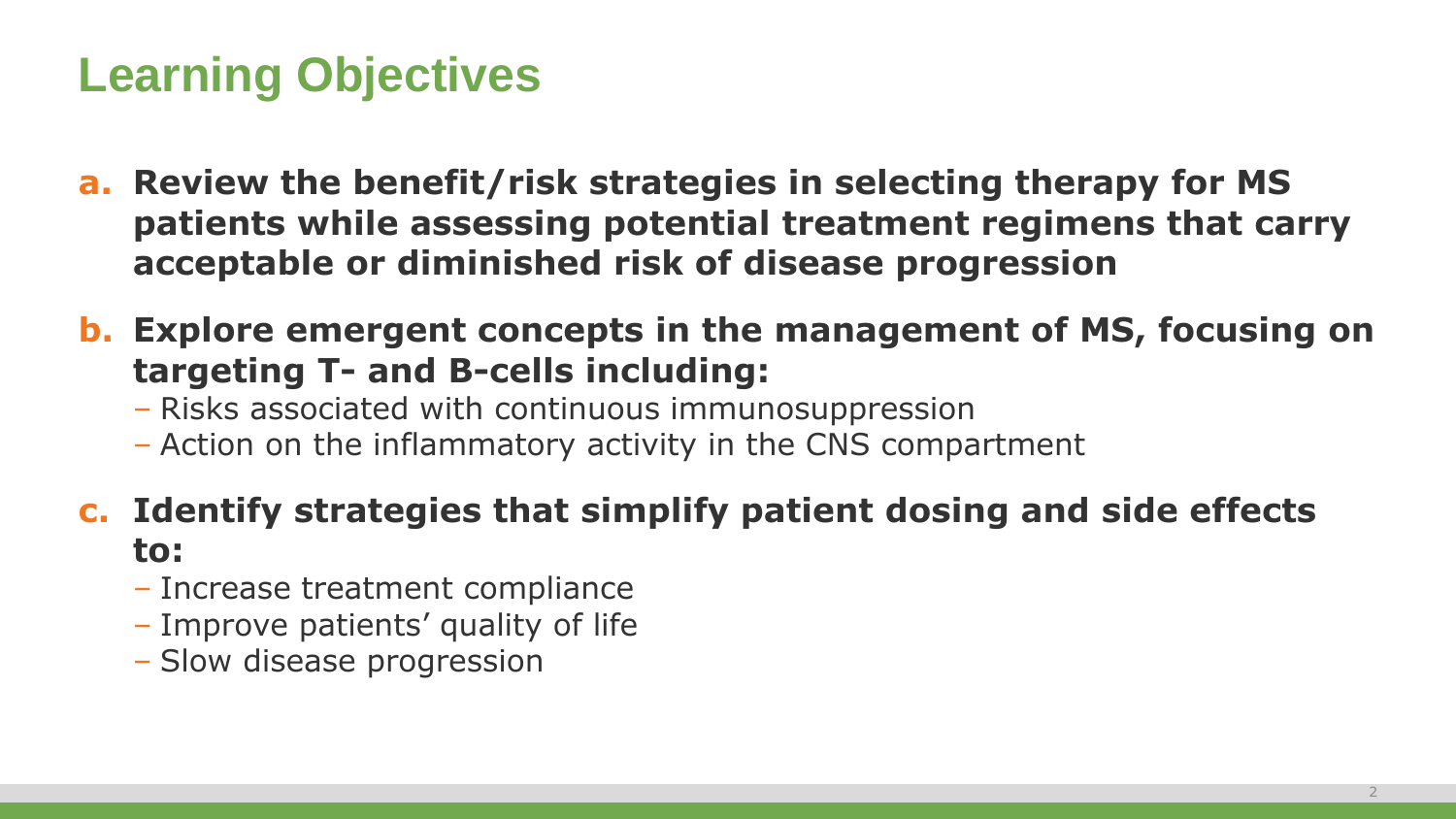*MS is the leading cause for acquired non-traumatic neurological disability in young adults.*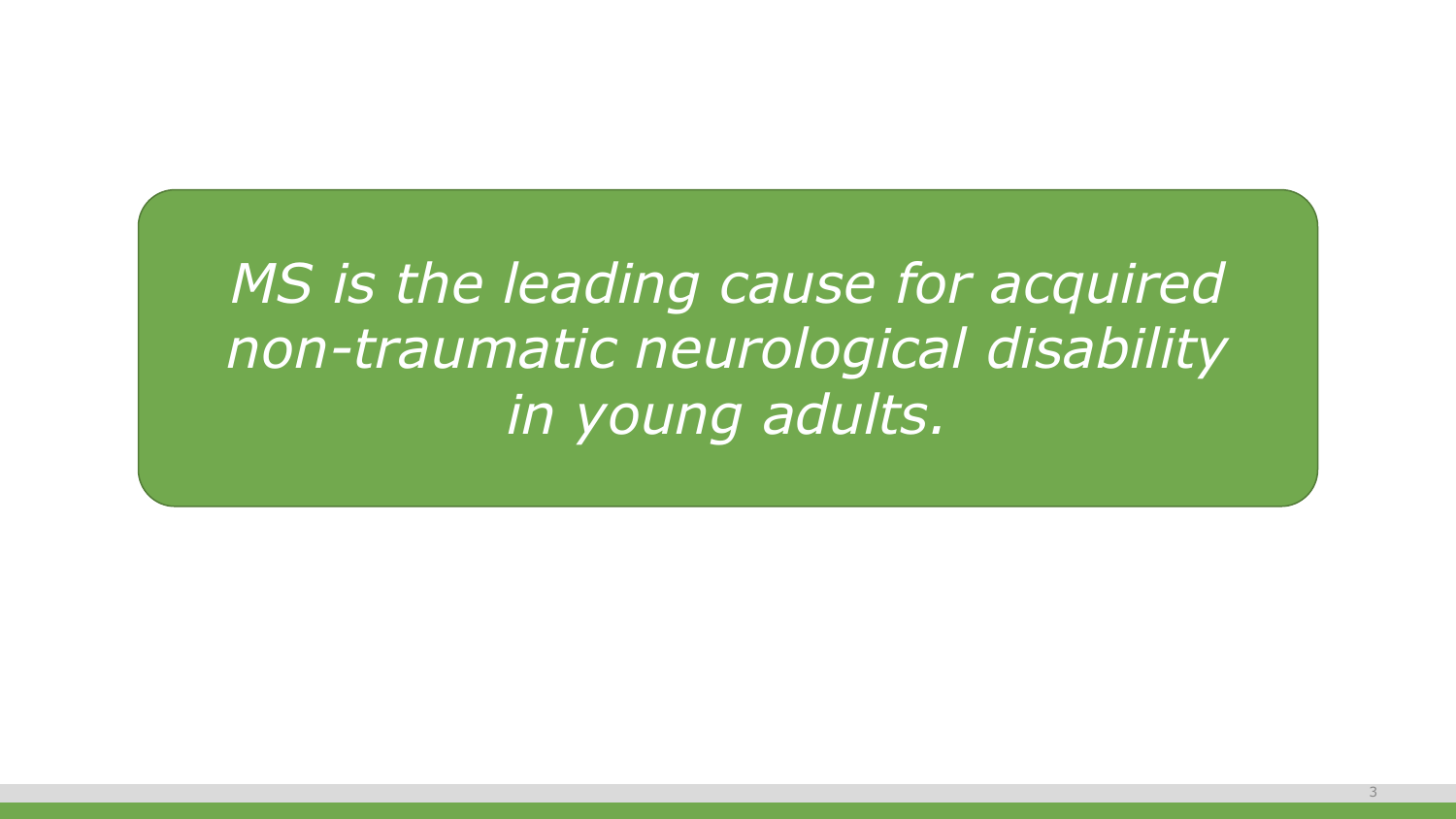## **Therapeutic Options in Europe have Doubled in the Last 6 Years**

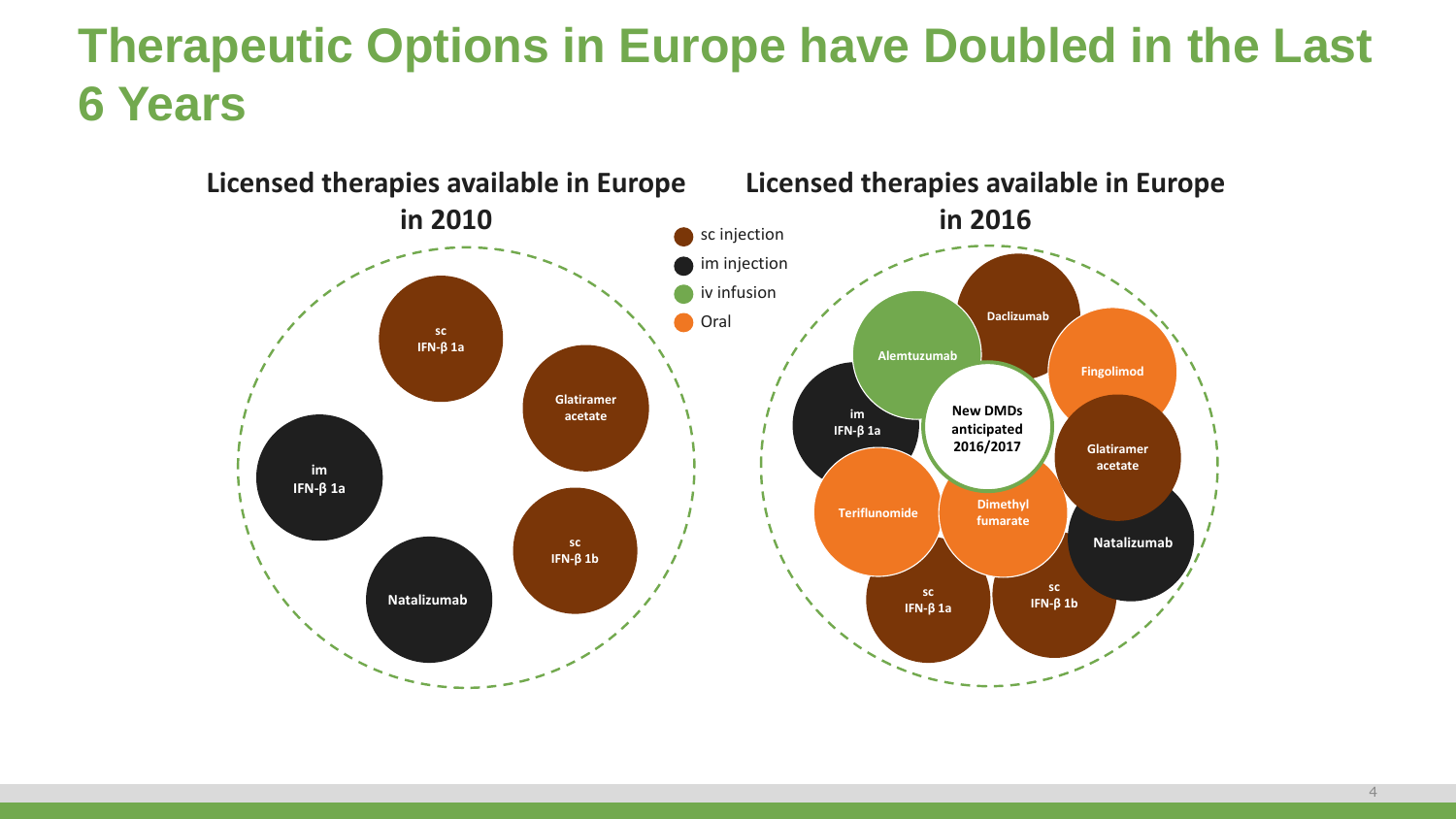## **Unmet Needs in MS**

| <b>Further delaying</b><br>progression                 | <b>Providing</b><br>neuroprotection                     | <b>Delaying or avoiding</b><br>disability                                         | <b>Optimising brain</b><br>health                    |  |  |
|--------------------------------------------------------|---------------------------------------------------------|-----------------------------------------------------------------------------------|------------------------------------------------------|--|--|
| <b>Reducing active</b><br>symptoms more<br>effectively | <b>Identifying useful</b><br>tools and biomarkers       | <b>Individualized</b><br>treatment                                                | <b>Reducing monitoring</b><br>requirements           |  |  |
| <b>Better measures of</b><br><b>functional outcome</b> | <b>Improving adherence</b><br>to current<br>medications | <b>Preventing or</b><br>reducing the adverse<br>effects of current<br>medications | <b>Limit effects of</b><br><b>Immuno-suppression</b> |  |  |

Mehr SR and Zimmerman MP. *Am Health Drug Benefits*. 2015;8:426–431.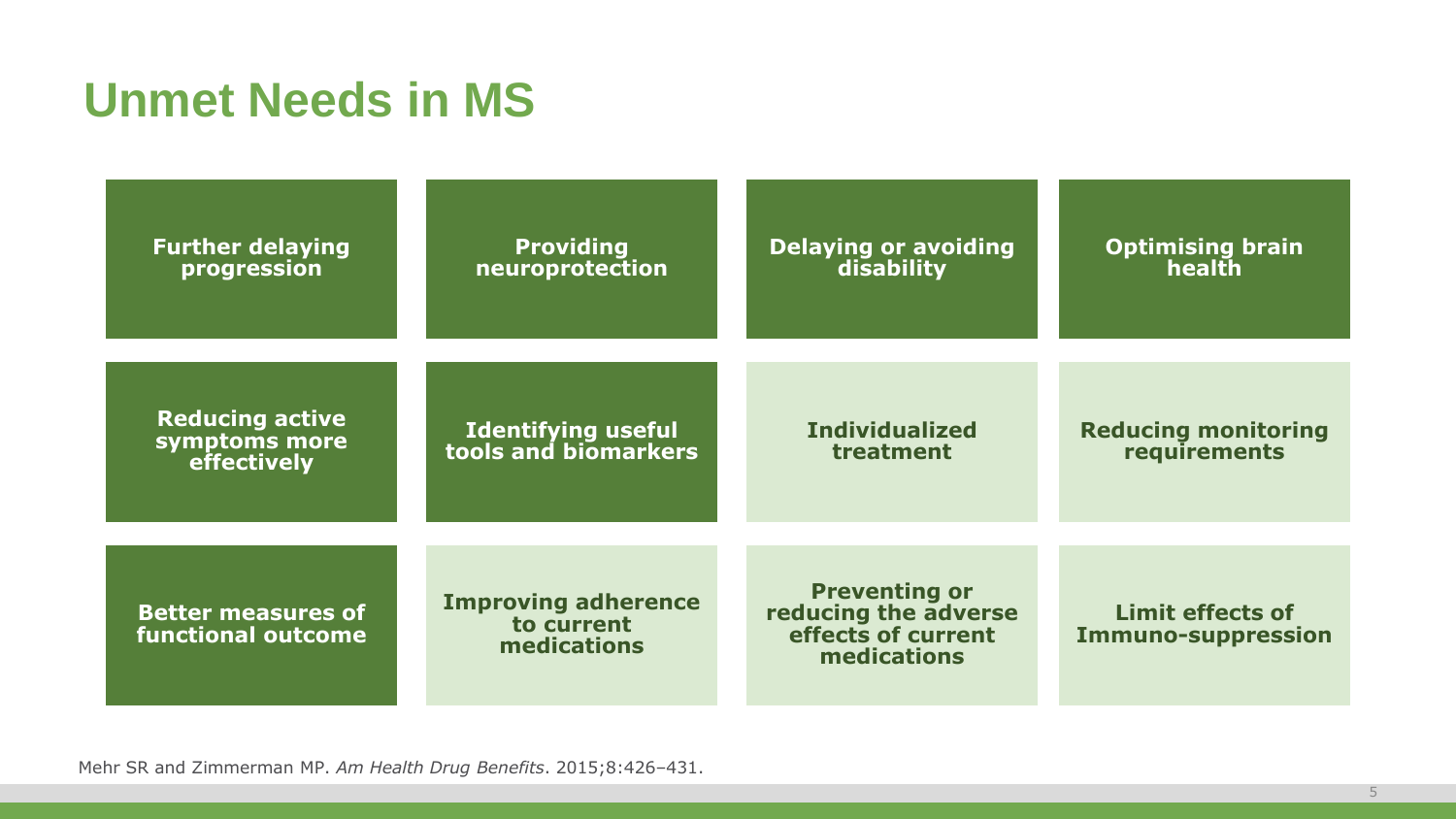#### **Treatment Burden has Improved – Monitoring Burden Has Increased**

**While the burden of administration with MS therapies has decreased over time…1**

**…this has been accompanied by an increase in monitoring burden2,3**



**1.** Ransohoff RM et al. Nat Rev Neurol 2015;11:134-142. 2. Rommer PS et al. *Clin Exp Immunol*. 2014;175:397-.407. **3.** Ziemssen T et al. J Neurol.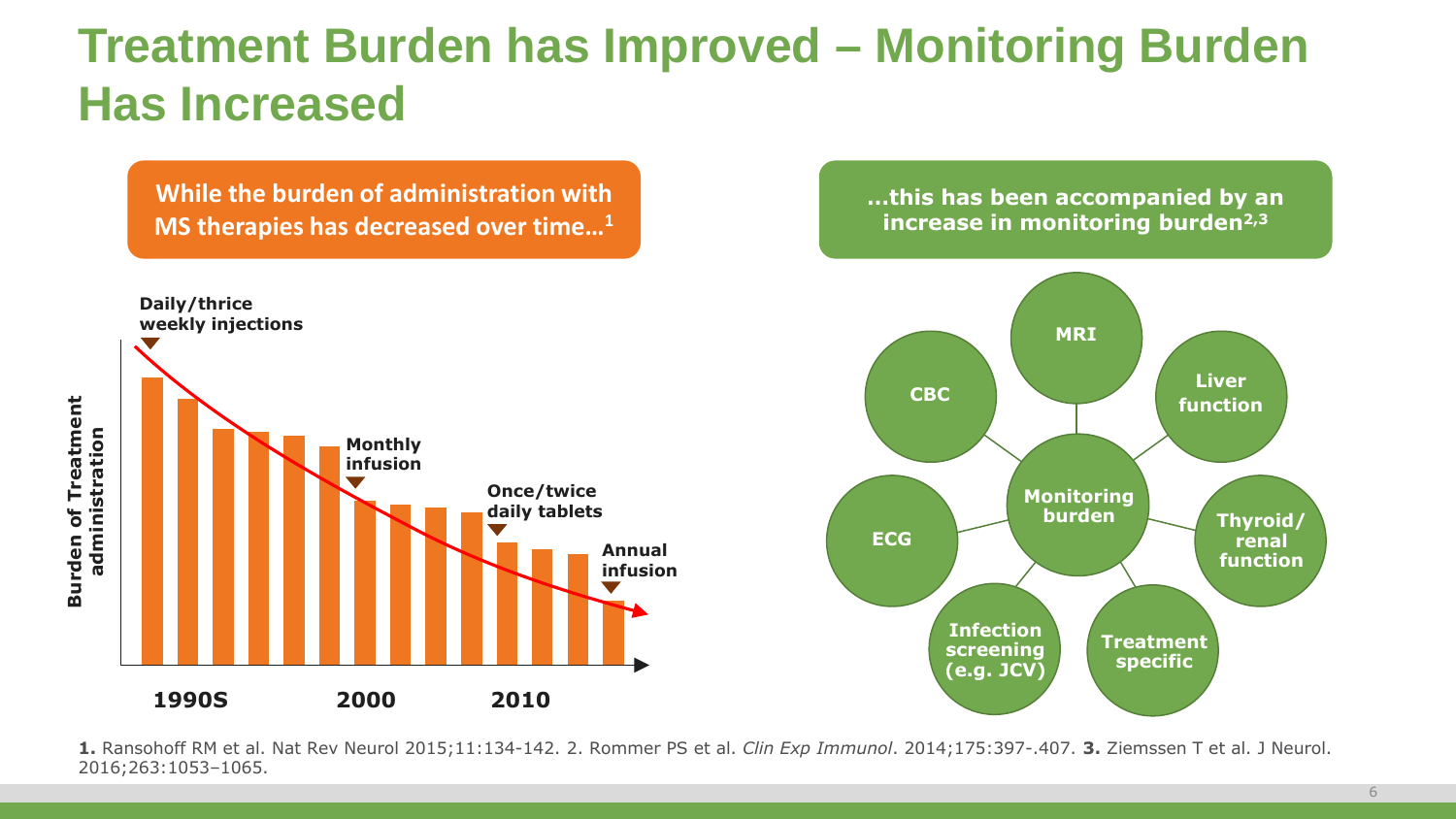## **MS Treatment and Management Burden**

#### **The burden of MS treatment is substantial1–3**

- There is no cure for MS so lifelong treatment is required
- Most DMDs have low treatment tolerability with frequent administration and high incidence of side effects

#### **Treatment Management**

**Current DMDs have a substantial monitoring burden and require frequent clinic visits2,3**

- Pre-treatment preparation
- First-dose monitoring
- On-going monitoring and vigilance

#### **A therapy with a low treatment burden would require**

- ✓ Fewer administrations
- ✓ Convenient dosing
- ✓ Fewer clinic visits

#### **A therapy with a low management burden would require**

- ✓ Less co-medication
- ✓ Less monitoring
- ✓ Simplified clinical data interpretation

DMD, disease-modifying drug

**1.** Mehr SR et al. Am *Health Drug Benefits*. 2015;8:426-431. **2.** Clanet MC et al. *Mult Scler*. 2014;20:1306–1311. **3.** Rommer PS et al. *Clin Exp Immunol*. 2014;175:397-407; **4.** Steinberg SC et al. Clin Drug Invest 2010;30:89-100; **5.** Bayas A et al. *Expert Opin. Drug Deliv*. 2015;12:1239-1250.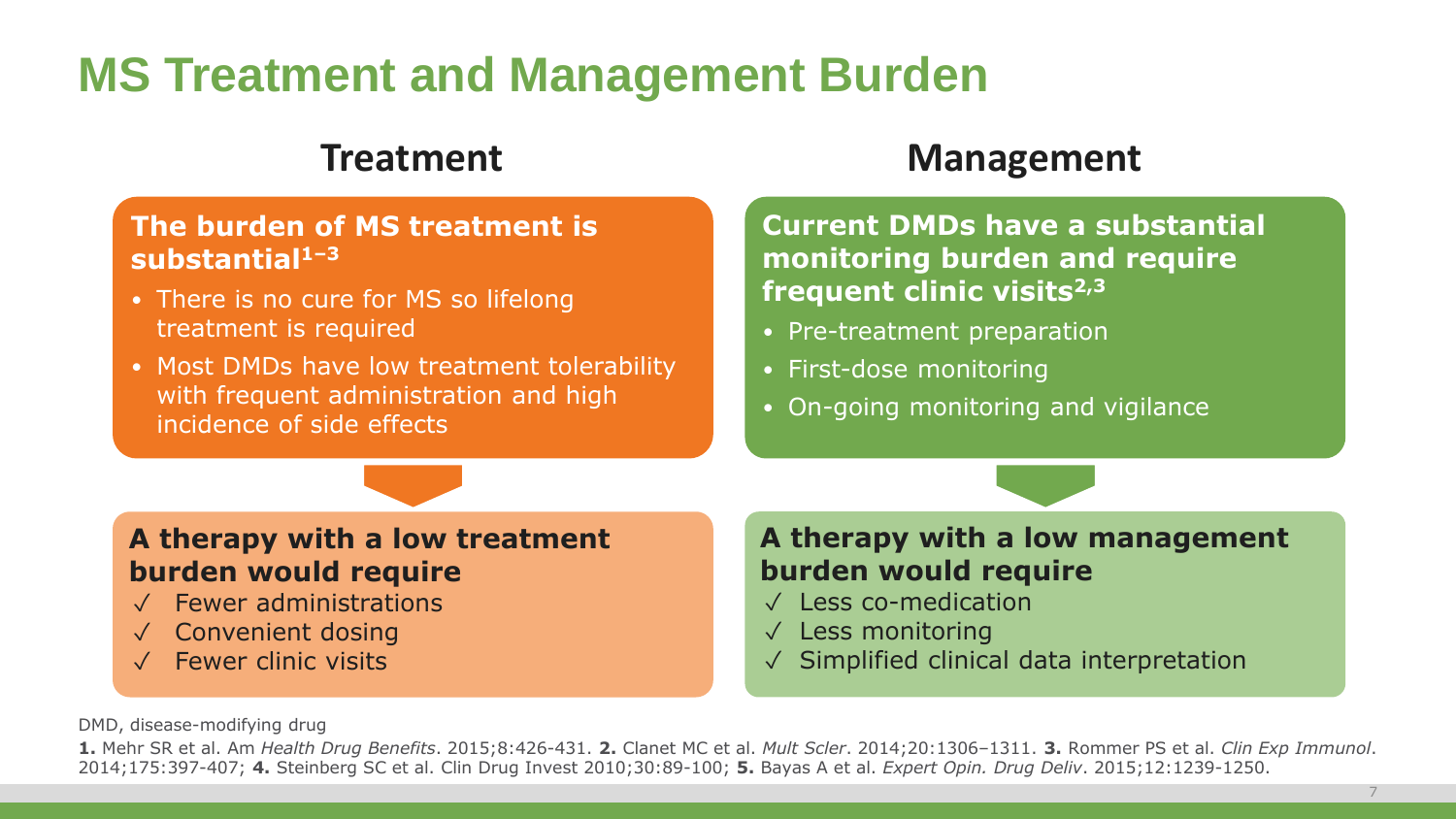## **Platform Therapies Have A Relatively Low Burden Of Monitoring**

| <b>EU and US labels</b>                                | <b>EU label only</b>              | <b>US label only</b>                                |                                      |                              |                                            |                           |                            |                            |                           |
|--------------------------------------------------------|-----------------------------------|-----------------------------------------------------|--------------------------------------|------------------------------|--------------------------------------------|---------------------------|----------------------------|----------------------------|---------------------------|
| <b>Monitoring Requirement</b>                          | sc IFN $\beta$ -1a <sup>1,2</sup> | $\overline{\phantom{a}}$ im IFN β-1a <sup>1,2</sup> | Glatiramer<br>acetate <sup>2,3</sup> | Teriflunomide <sup>1,2</sup> | <b>Dimethyl</b><br>fumarate <sup>1,2</sup> | Fingolimod <sup>1,2</sup> | Natalizumab <sup>1,2</sup> | Alemtuzumab <sup>1,2</sup> | Daclizumab <sup>1,2</sup> |
| Black triangle for additional<br>monitoring (EU label) |                                   |                                                     |                                      |                              |                                            |                           |                            |                            |                           |
|                                                        |                                   |                                                     |                                      |                              |                                            |                           |                            |                            |                           |
| Infections                                             |                                   |                                                     |                                      | $\checkmark$                 |                                            | $\sqrt{}$                 | $\sqrt{}$                  | $\overline{\mathcal{A}}$   |                           |
| Lymphopenia                                            |                                   |                                                     |                                      |                              |                                            |                           |                            |                            |                           |
| Liver function                                         | $\overline{\mathcal{A}}$          | $\sqrt{}$                                           |                                      | $\sqrt{}$                    |                                            | $\sqrt{}$                 |                            |                            |                           |
| Blood counts/ chemistry                                |                                   |                                                     |                                      |                              |                                            |                           |                            | $\sim$                     |                           |
| Blood pressure                                         |                                   |                                                     |                                      | $\sqrt{}$                    | $\sqrt{}$                                  | √                         |                            |                            |                           |
| Renal function                                         |                                   |                                                     |                                      |                              |                                            |                           |                            | $\sim$                     |                           |
| PML                                                    |                                   |                                                     |                                      |                              | $\sqrt{}$                                  | $\sqrt{ }$                | $\sqrt{}$                  |                            |                           |
| Ophthalmology                                          |                                   |                                                     |                                      |                              |                                            | $\sqrt{}$                 |                            |                            |                           |

| <b>Administration route</b>                           | <b>Injection</b> | Injection | <b>Injection</b> | Oral | Oral | <b>Oral</b> | <b>Infusion</b> | <b>Infusion</b> | <b>Injection</b> |
|-------------------------------------------------------|------------------|-----------|------------------|------|------|-------------|-----------------|-----------------|------------------|
| Number of administrations<br>over 1 year <sup>b</sup> | 156              | −っ<br>52  | 365              | 365  | 730  | 365         | <u>.</u>        |                 | ᆠ                |

EU and US labels accessed August 2016. aIn patients with existing impairment and/or as clinically indicated. PML, progressive multifocal leukoencephalopathy. bCalculated from the frequency of administration approved in the product labels. IFN, interferon; im, intramuscular;

sc, subcutaneous

**1.** EU Summary of Product Characteristics. **2.** US Prescribing Information. **3.** Copaxone® UK Summary of Product Characteristics.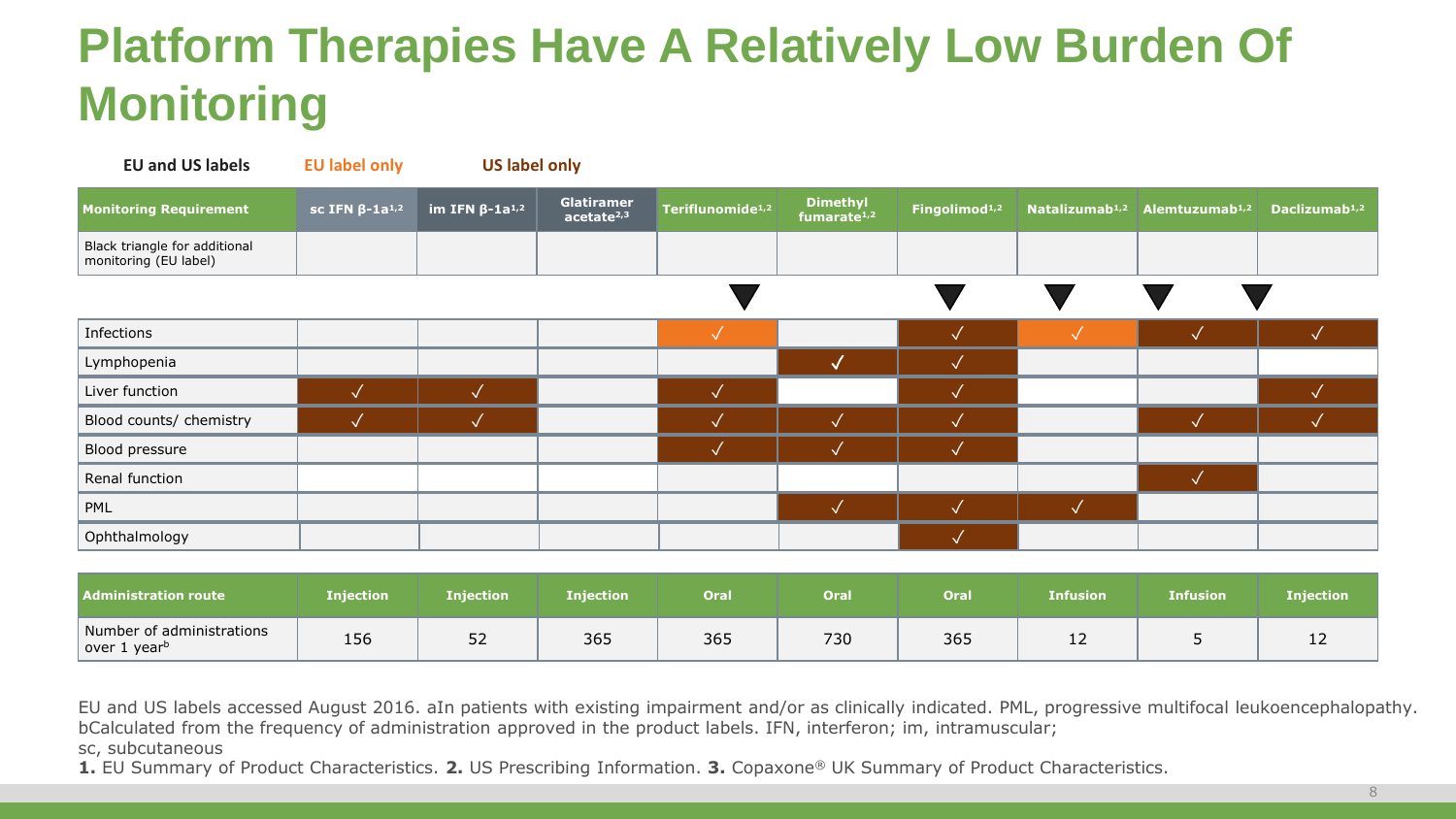#### **Several factors impact MS treatment decisions**



Brück W et al. *JAMA Neurol*. 2013;70:1315–1324. Freedman MS et al. *Can J Neurol Sci*. 2004;3:157–168. Wingerchuk and Carter. *Mayo Clin Proc*. 2014;89:225–240.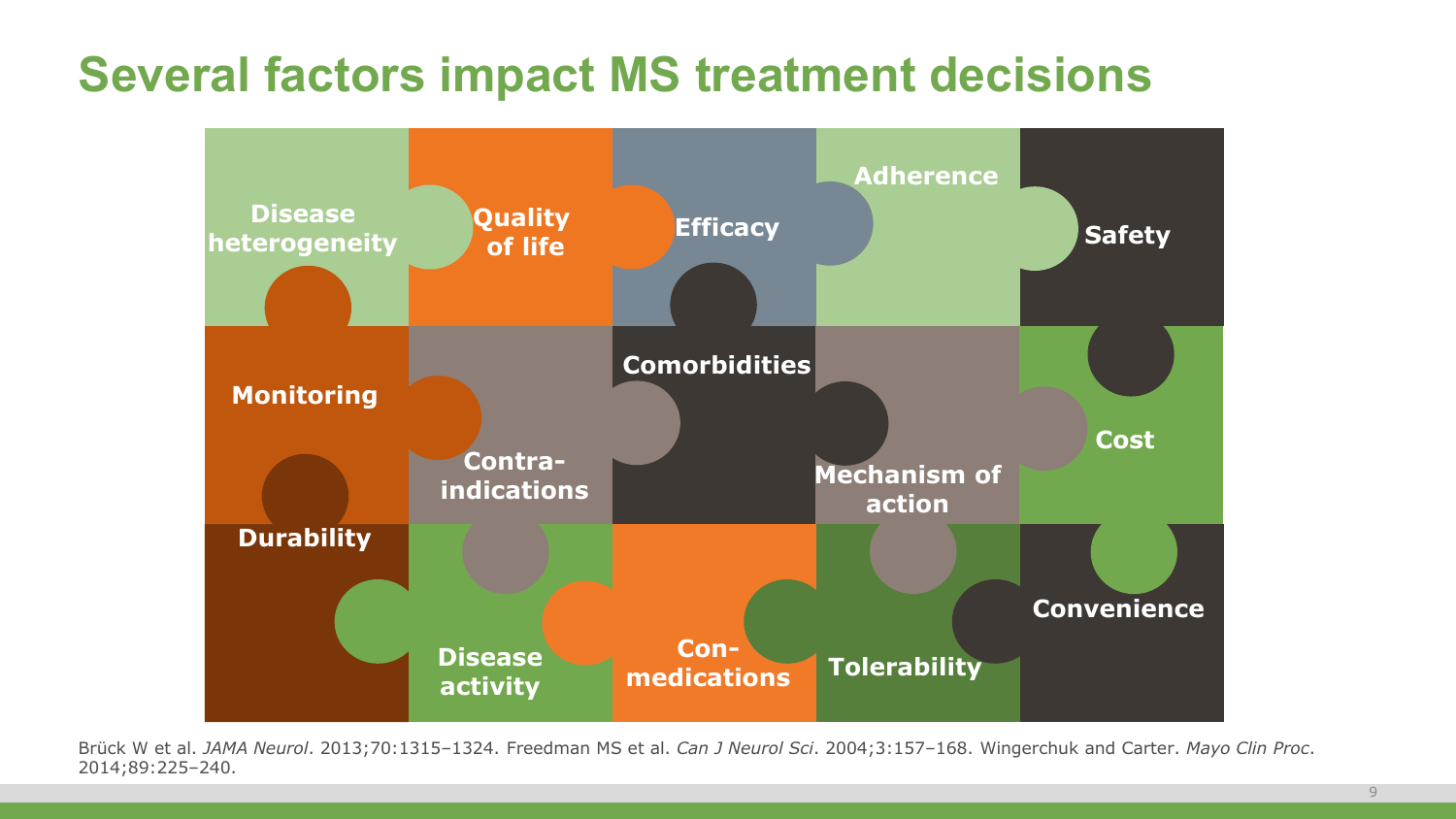## **New Pretreatment Paradigm – Treat-2-Target**

*Treating to achieve NEDA is an emerging treatment paradigm in the management of patients with RMS*



#### **NEDA is based on the principle that relapse rates, disability progression and MRI activity are not independent1–3**

Gd+, gadolinium-enhancing; MRI, magnetic resonance imaging; NEDA, no evidence of disease activity; RMS, relapsing MS. **1.** Bevan CJ, Cree BA. *JAMA*. 2014;71:269-270. **2.** Sormani MP et al. *Mult Scler*. 2011;17:541-549. **3.** Kappos L et al. *Mult Scler J*. 2016;22:1297–1305.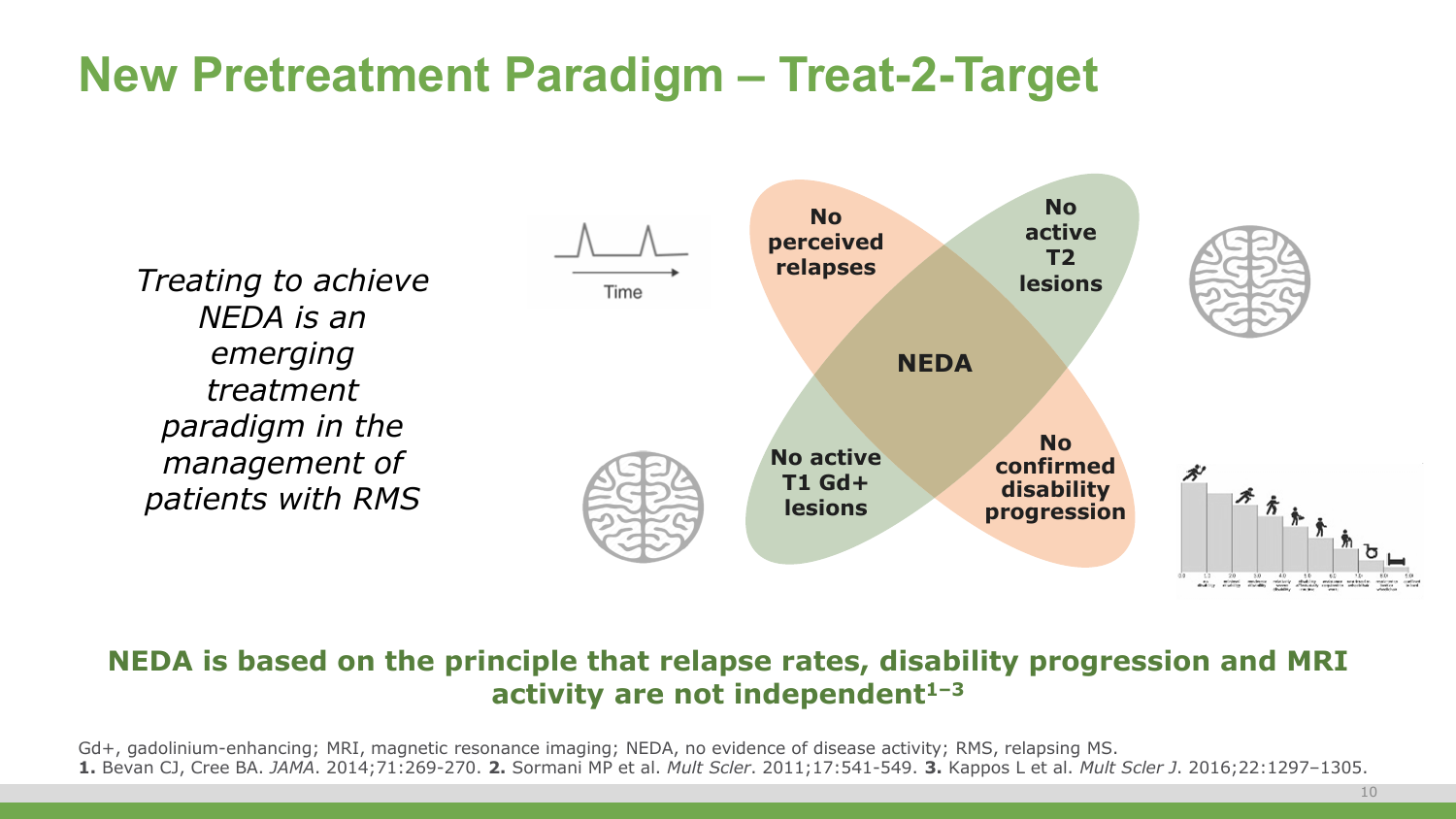## **Risks Associated with Prolonged or Continuous Immunosuppression**

**T cells and B cells play critical roles in MS, and therapies targeting lymphocytes have a clinical effect<sup>1</sup>** 

| Nature of immunosuppression <sup>2</sup>   | Likely infectious agents <sup>2</sup> |  |  |  |  |  |
|--------------------------------------------|---------------------------------------|--|--|--|--|--|
|                                            | <b>Bacteria</b>                       |  |  |  |  |  |
| Neutrophil deficits                        | Fungi                                 |  |  |  |  |  |
|                                            | <b>Viruses</b>                        |  |  |  |  |  |
|                                            | <b>Parasites</b>                      |  |  |  |  |  |
| Abnormal T cells or monocytes              | Fungi (typically yeast forming)       |  |  |  |  |  |
|                                            | <b>Bacteria</b>                       |  |  |  |  |  |
| Disorders of humoral immunity <sup>3</sup> | <b>Bacteria</b>                       |  |  |  |  |  |

**1.** McFarland HF et al. *Nat Immunol*. 2007;8:913–919; **2.** Nath A, Berger JR. *Curr Treat Options Neurol*. 2012;14:241–255. **3.** Winkelmann A et al. *Clin Exp Immunol*. 2014;175:425–438.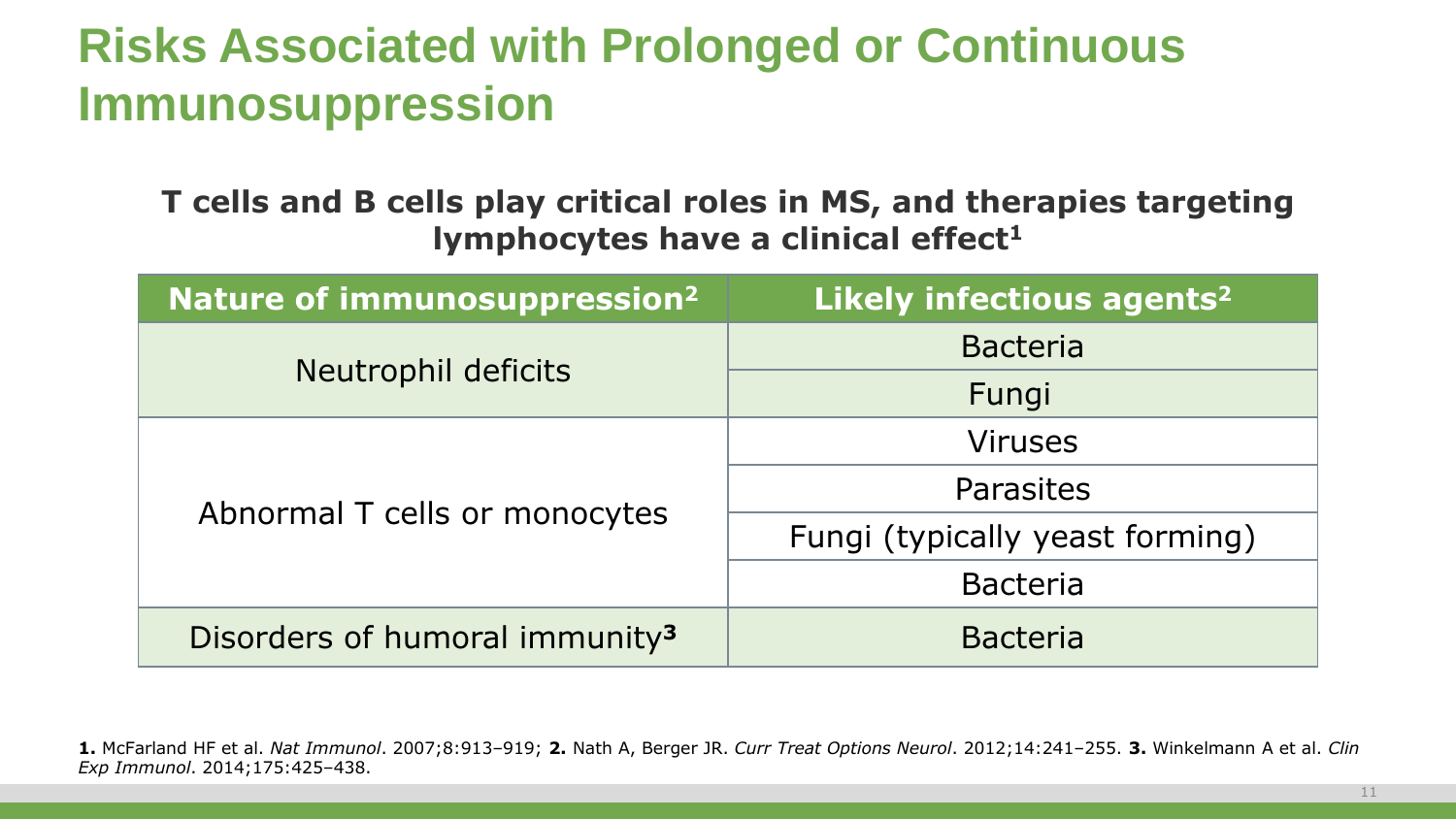## **Malignancy Risk Among MS Treatments**

| <b>Year</b>    | <b>Drug</b>                        | <b>Malignancy risk differences</b>                | RD (95% CI)               | Weight (%) |
|----------------|------------------------------------|---------------------------------------------------|---------------------------|------------|
| 2010           | <b>Fingolimod</b>                  |                                                   | $-0.01$ ( $-0.03$ , 0.00) | 5.16       |
| 2012           | <b>Dimethyl fumarate</b>           |                                                   | $-0.01$ ( $-0.02$ , 0.00) | 7.43       |
| 2006           | <b>Natalizumab</b>                 |                                                   | $-0.01$ ( $-0.02$ , 0.00) | 6.09       |
| 2011           | <b>Teriflunomide</b>               |                                                   | $-0.01$ ( $-0.02$ , 0.00) | 9.04       |
| 2012           | <b>Dimethyl fumarate</b>           |                                                   | $-0.00$ ( $-0.01$ , 0.00) | 11.67      |
| 2012           | Alemtuzumab                        |                                                   | $-0.00$ ( $-0.02$ , 0.01) | 5.39       |
| 2012           | <b>Dimethyl fumarate</b>           |                                                   | $-0.00$ ( $-0.01$ , 0.01) | 10.35      |
| 2010           | Cladribine tablets <sup>a</sup>    |                                                   | $0.00 (-0.00, 0.01)$      | 13.27      |
| 2013           | <b>Teriflunomide</b>               |                                                   | $0.00 (-0.01, 0.02)$      | 4.61       |
| 2006           | <b>Natalizumab</b>                 |                                                   | $0.00 (-0.00, 0.01)$      | 9.37       |
| 2012           | Alemtuzumab                        |                                                   | $0.01 (-0.01, 0.02)$      | 8.06       |
| 2010           | <b>Fingolimod</b>                  |                                                   | 0.01(0.00, 0.02)          | 9.56       |
| <b>Overall</b> | $ $ (I-squared=56.3%; p=0.009) $ $ |                                                   | $-0.00$ ( $-0.01$ , 0.00) | 100.00     |
|                |                                    | $-0.02$<br>$-0.01$<br>0.02<br>$\mathbf 0$<br>0.01 |                           |            |
|                |                                    | Lower<br>Lower                                    |                           |            |
|                |                                    | <b>Treatment Risk</b><br><b>Control Risk</b>      |                           |            |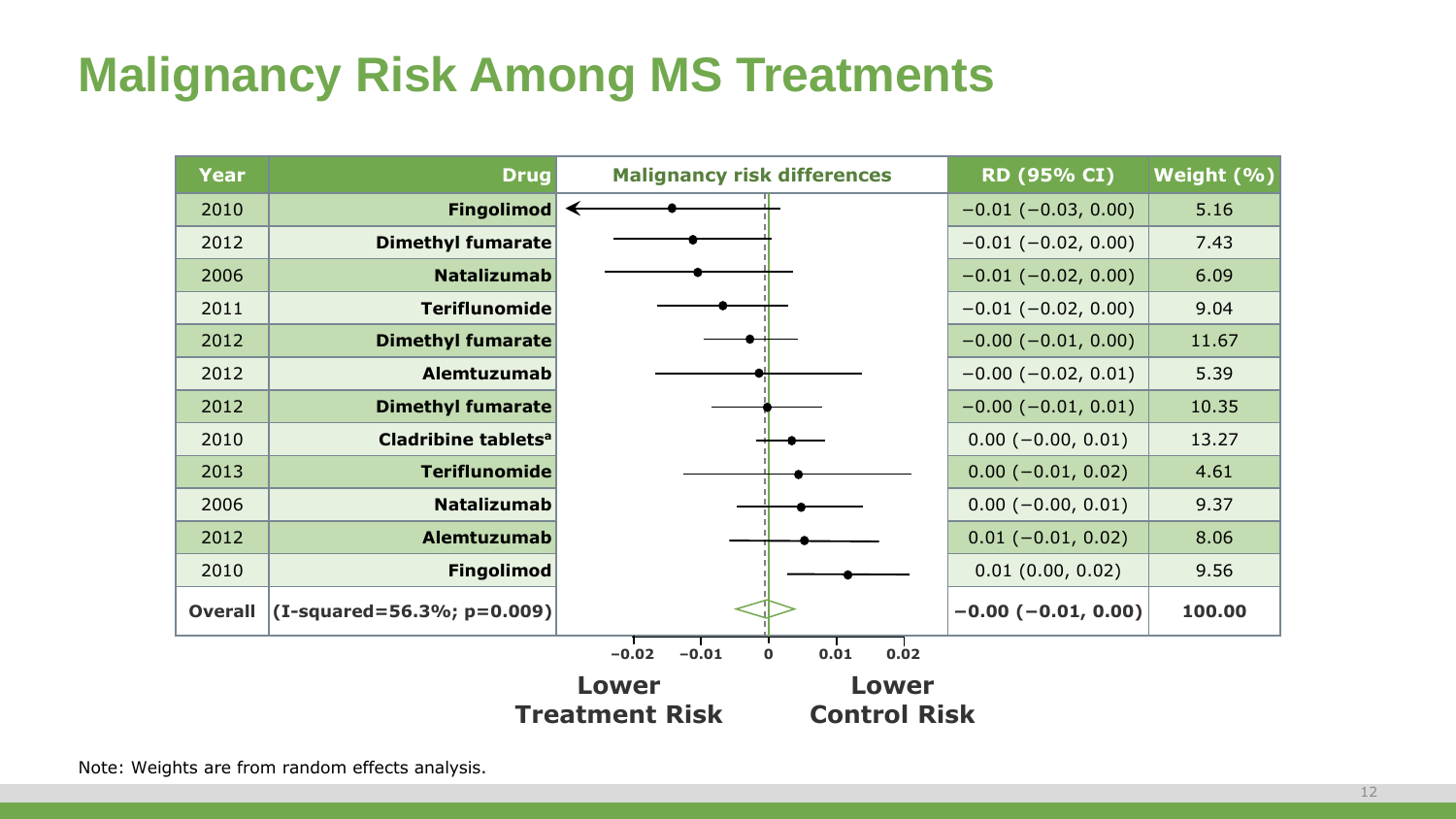## **Risks Associated With Continuous Immunosuppression**

| Approved                          |           | RISKS ASSOCIATED WITH IMMUNOSUPPRESSION                          |                          |                                                                           |  |  |  |  |  |  |  |  |
|-----------------------------------|-----------|------------------------------------------------------------------|--------------------------|---------------------------------------------------------------------------|--|--|--|--|--|--|--|--|
| Under investigation               |           | <b>OPPORTUNISTIC INFECTIONS</b><br><b>EXCEPT PML</b>             | <b>PML</b>               | <b>CANCER</b>                                                             |  |  |  |  |  |  |  |  |
| sc IFN $\beta$ 1a <sup>1</sup>    |           | Not stated in SmPC                                               | Not stated in SmPC       | Not stated in SmPC                                                        |  |  |  |  |  |  |  |  |
| Glatiramer acetate <sup>2</sup>   |           | Not stated in SPC                                                | Not stated in SPC        | Yes (skin cancer)                                                         |  |  |  |  |  |  |  |  |
| Teriflunomide <sup>3</sup>        | <b>EU</b> | Not stated in SmPC                                               | Not stated in SmPC       | No evidence of increased risk                                             |  |  |  |  |  |  |  |  |
| Dimethyl fumarate <sup>4</sup>    |           | Not stated in SmPC                                               | Warning included in SmPC | Not stated in SmPC                                                        |  |  |  |  |  |  |  |  |
| Natalizumab <sup>5</sup>          | EU        | Yes (herpes simplex/varicella zoster<br>encephalitis/meningitis) | Warning included in SmPC | Not established                                                           |  |  |  |  |  |  |  |  |
| Fingolimod <sup>6</sup>           | EU        | Yes (varicella zoster/HSV/cryptococcal<br>meningitis)            | Warning included in SmPC | Yes (basal cell carcinoma)                                                |  |  |  |  |  |  |  |  |
| Alemtuzumab <sup>7</sup>          | <b>EU</b> | Yes (varicella zoster/ cervical<br>HPV/tuberculosis)             | Not stated in SmPC       | Not established<br>(possible risk of thyroid cancer)                      |  |  |  |  |  |  |  |  |
| Daclizumab <sup>8</sup>           | <b>EU</b> | Yes (pneumonia, tuberculosis)                                    | <b>NR</b>                | <b>NR</b>                                                                 |  |  |  |  |  |  |  |  |
| Cladribine tablets <sup>a,9</sup> |           | Yes (herpes zoster)                                              | <b>NR</b>                | SIR 0.9910                                                                |  |  |  |  |  |  |  |  |
| Ocrelizumab <sup>a</sup>          |           | <b>NR</b>                                                        | <b>NR</b>                | 11 cases/486 patients <sup>11</sup><br>4 cases/852 patients <sup>12</sup> |  |  |  |  |  |  |  |  |

<sup>a</sup>These agents are under clinical investigation and have not been proven to be safe and effective. There is no quarantee they will be approved in the sought-after indication. EU = EU label: Medicine is under additional monitoring. HPV, human papillomavirus; HSV, herpes simplex virus; IFN, interferon; NR, not reported; PML, progressive multifocal leukoencephalopathy; sc, subcutaneous; SIR, standardized incidence ratio; SmPC, Summary of Product Characteristics.

**1.** Rebif® EU SmPC; **2.** Copaxone® UK PI; **3.** Aubagio® EU SmPC; **4.** Tecfidera® EU SmPC; **5.** Tysabri® EU SmPC; **6.** Gilenya® EU SmPC; **7.** Lemtrada® EU SmPC; **8.** Zinbryta® EU SmPC; **9.** Giovannoni G, et al. *N Engl J Med*. 2010;362:416–426; **10.** Cook S et al. *Mult Scler*. 2011;17:578–593; **11.** ORATORIO: Montalban X et al. *Neurology*. 2016;86(Suppl 16):S49.001; **12.** OPERA I and II: Hauser SL et al. *Neurology*. 2016;86(Suppl 16). EU and US labels accessed August 2016.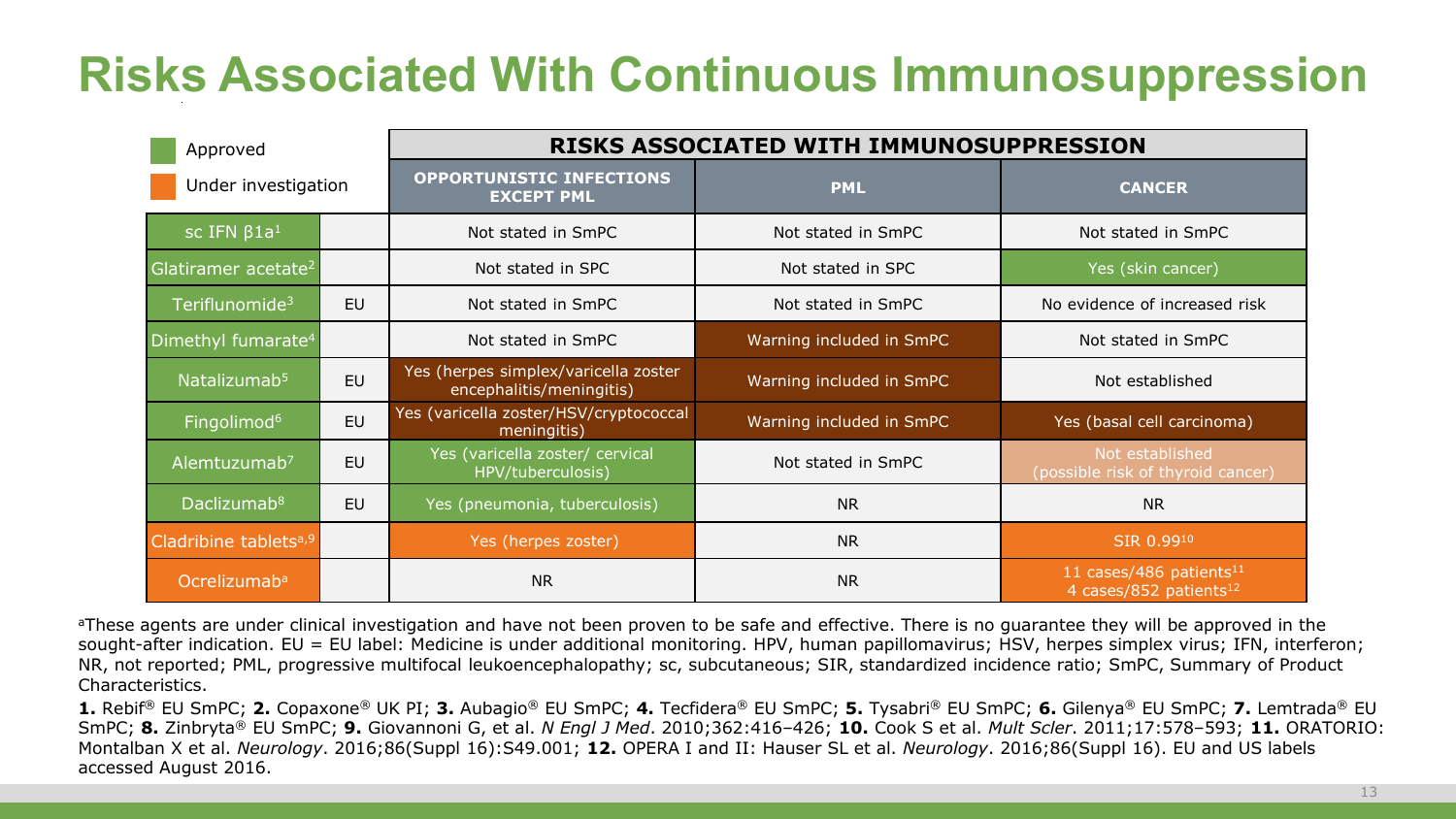#### **PML Risk Varies over Time with Natalizumab**

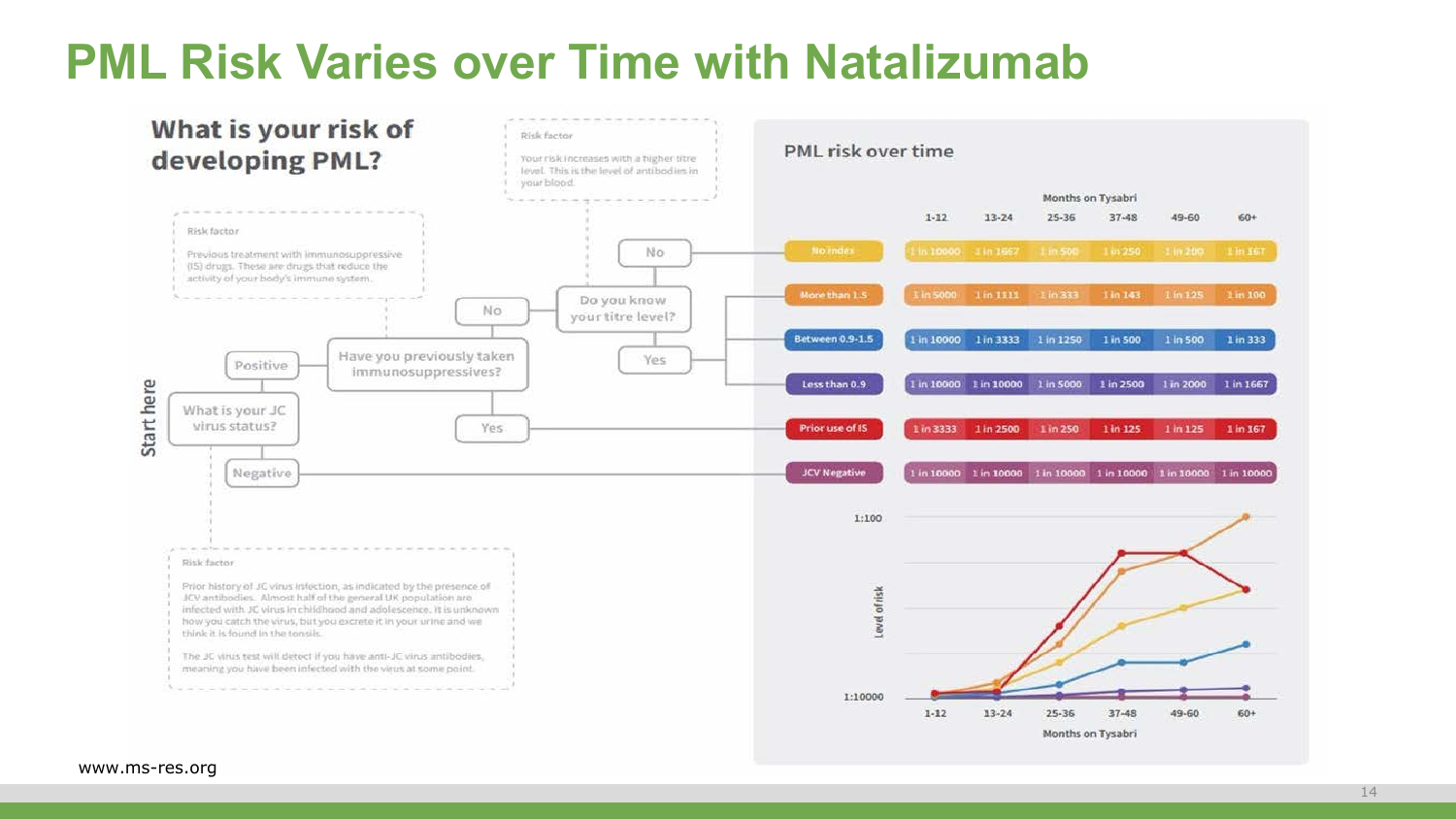## **Alemtuzumab Risk Management Strategy**

| <b>Risks</b>              | <b>Labelling</b>                                                                                                                                                                                    |                         | <b>Education Laboratory tests</b>                                     | <b>PASS</b> |
|---------------------------|-----------------------------------------------------------------------------------------------------------------------------------------------------------------------------------------------------|-------------------------|-----------------------------------------------------------------------|-------------|
| <b>Identified</b>         |                                                                                                                                                                                                     |                         |                                                                       |             |
| <b>IARs</b>               | <b>Posology</b><br>Prophylaxis (steroids) & symptomatic treatment<br>(anti-histamines/anti-pyretics)<br>Cardiac history<br>Resources to manage serious reactions                                    |                         |                                                                       | $\sqrt{ }$  |
| <b>Serious Infection</b>  | <b>Posology</b><br>Prophylaxis (anti-herpes agent)<br><b>Contraindication</b><br><b>HIV</b><br><b>Warning &amp; Precautions</b><br>Active infections, concomitant immunosuppression,<br>vaccination | $\blacktriangledown$    | Pap smear<br>TB screening<br>HBV/HCV screening<br>Varicella screening | $\sqrt{ }$  |
| <b>Auto-immune</b>        | <b>Warning &amp; Precautions</b><br>Pre-existing autoimmune conditions                                                                                                                              |                         |                                                                       |             |
| <b>Thyroid Disorders</b>  | <b>Warning &amp; Precautions</b><br>Signs & symptoms, need for monitoring<br>Guidance on re-treatment in presence of thyroid disease                                                                | $\overline{\mathbf{V}}$ | Quarterly (TSH)                                                       | $\sqrt{ }$  |
| <b>ITP</b>                | <b>Warning &amp; Precautions</b><br>Signs & symptoms, need for monitoring                                                                                                                           | $\overline{\mathsf{v}}$ | Monthly CBC                                                           | $\Delta$    |
| <b>Glomerulonephritis</b> | <b>Warning &amp; Precautions</b><br>Signs & symptoms, need for monitoring                                                                                                                           | $\blacktriangledown$    | Monthly urine<br>and creatinine                                       | $\sqrt{ }$  |
| <b>Potential</b>          |                                                                                                                                                                                                     |                         |                                                                       |             |
| Cytopenia                 | <b>Warning &amp; Precautions</b>                                                                                                                                                                    |                         | Monthly CBC                                                           | $\sqrt{ }$  |
| <b>Malignancies</b>       | <b>Warning &amp; Precautions - Pre-existing &amp; ongoing conditions</b>                                                                                                                            |                         |                                                                       | $\Delta$    |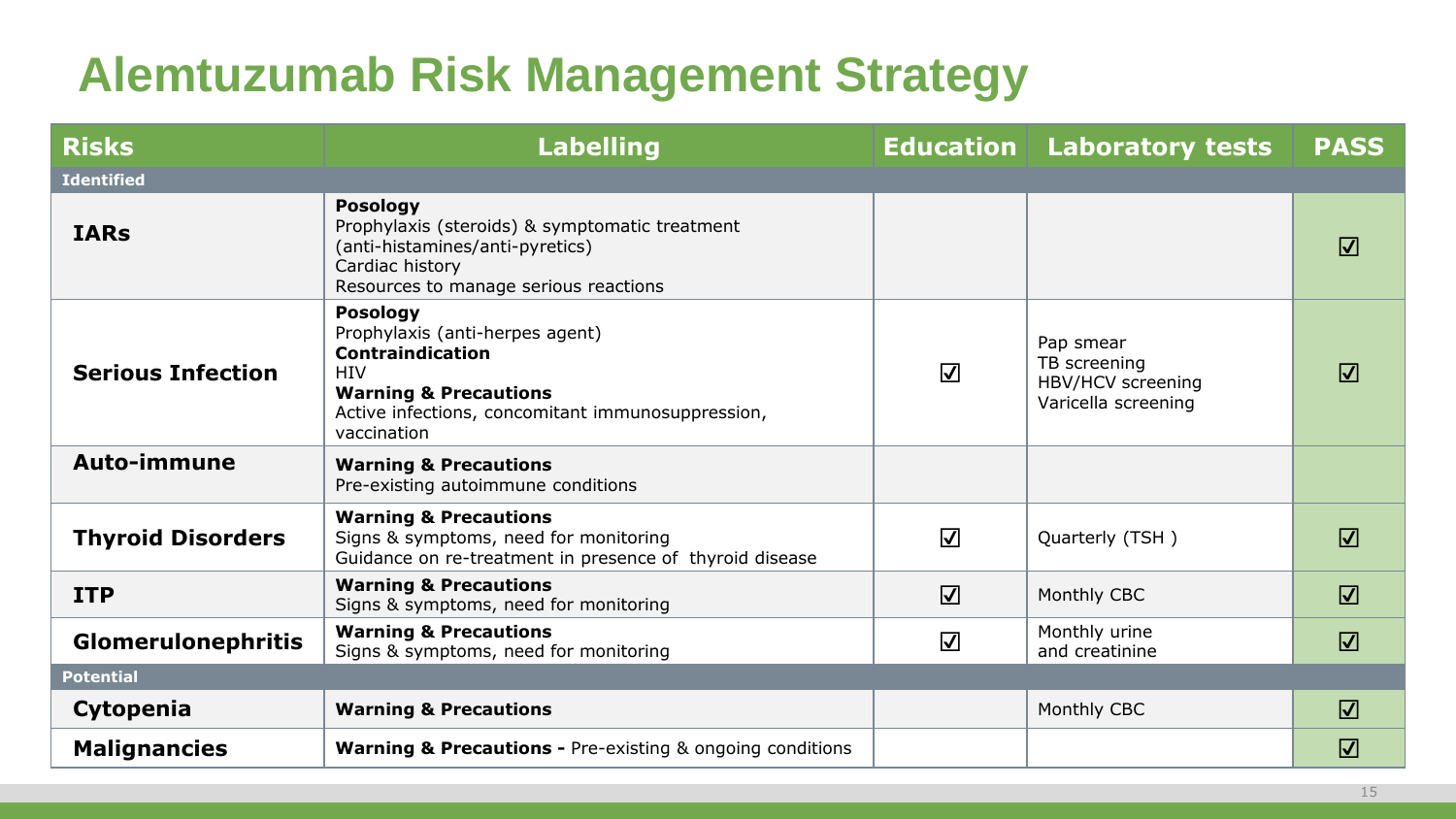#### **Skin Rash and Angioedema**

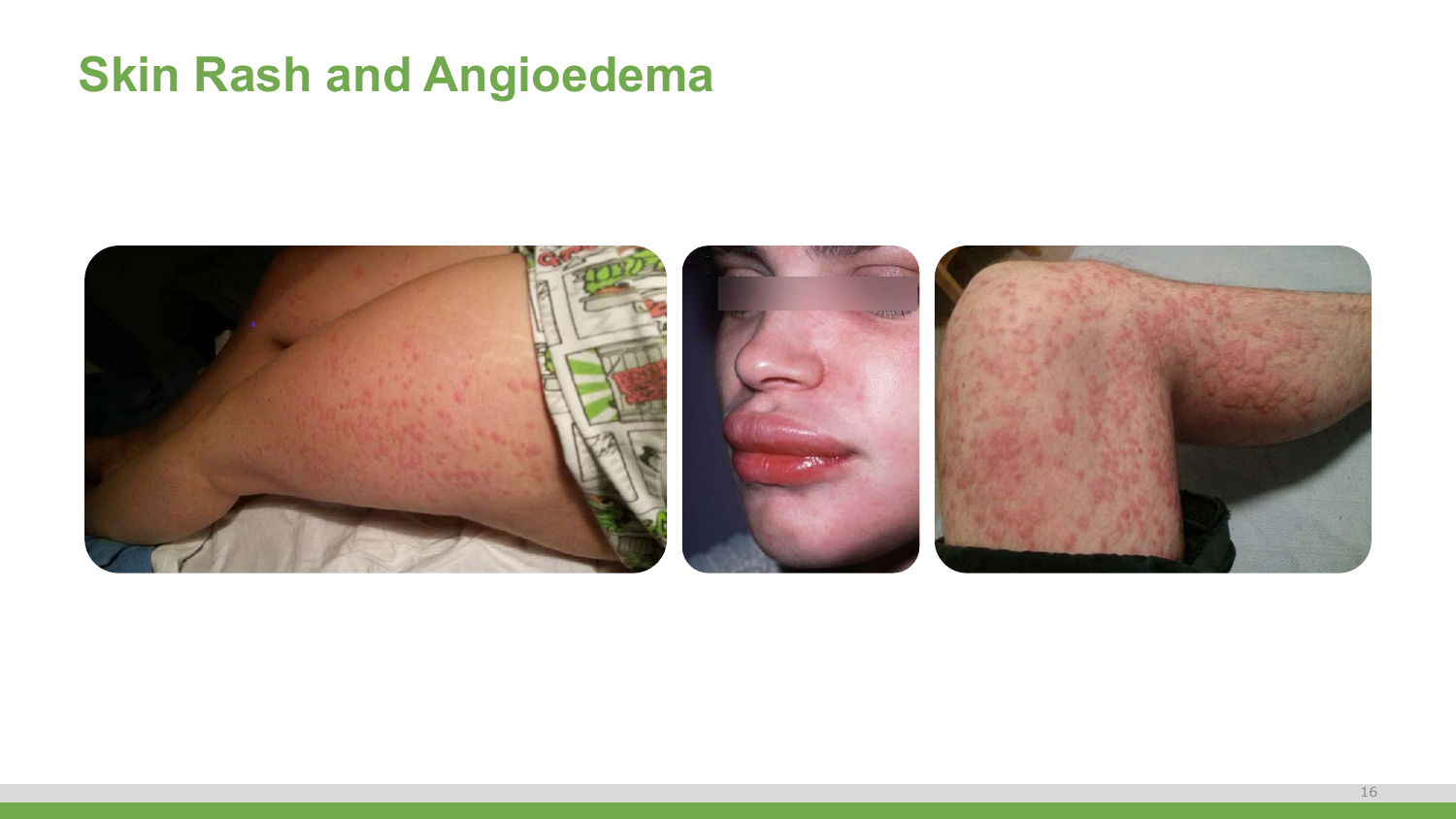#### **Modified Protocol**

| <b>Name</b>                                                                  |                                  |                                  |                   |                              |                              |                 |                                                                   |                                       |              |          |
|------------------------------------------------------------------------------|----------------------------------|----------------------------------|-------------------|------------------------------|------------------------------|-----------------|-------------------------------------------------------------------|---------------------------------------|--------------|----------|
| Hospital no.                                                                 |                                  |                                  |                   |                              |                              |                 | <b>Consultant</b>                                                 |                                       |              |          |
| <b>DOB</b>                                                                   |                                  |                                  |                   |                              |                              |                 | <b>Allergies</b>                                                  |                                       |              |          |
|                                                                              |                                  |                                  |                   |                              |                              |                 |                                                                   |                                       |              |          |
| Pregnancy                                                                    |                                  |                                  |                   |                              |                              |                 | Course                                                            |                                       |              |          |
| <b>Status</b>                                                                |                                  |                                  |                   |                              |                              |                 |                                                                   |                                       |              |          |
| Date                                                                         |                                  | Drug/ infusion                   |                   | Route                        | Dose (mg)                    | <b>Duration</b> | Prescribers Signature and date                                    | <b>Given by</b>                       | Start/Finish | Pharmacy |
| (repeated daily for five days for<br>course 1 and for 3 days in<br>course 2) |                                  |                                  |                   |                              |                              |                 |                                                                   | (nurse)                               | time         |          |
| 1                                                                            |                                  | Alemtuzumab                      |                   | iv                           | 12 <sub>mg</sub>             | 2 hours         |                                                                   |                                       |              |          |
|                                                                              | in 100ml sodium chloride<br>0.9% |                                  | infusion          |                              |                              |                 |                                                                   |                                       |              |          |
| $\overline{2}$                                                               | Alemtuzumab                      |                                  |                   | iv                           | 12mg                         | 2 hours         |                                                                   |                                       |              |          |
|                                                                              | in 100ml sodium chloride<br>0.9% |                                  |                   | infusion                     |                              |                 |                                                                   |                                       |              |          |
| $\overline{3}$<br>Alemtuzumab                                                |                                  |                                  | iv                | 12mg                         | 2 hours                      |                 |                                                                   |                                       |              |          |
|                                                                              | in 100ml sodium chloride<br>0.9% |                                  |                   | infusion                     |                              |                 |                                                                   |                                       |              |          |
| 4                                                                            |                                  | Alemtuzumab                      |                   | Iv                           | 12 <sub>mg</sub>             | 2 hours         |                                                                   |                                       |              |          |
|                                                                              |                                  | in 100ml sodium chloride<br>0.9% |                   | infusion                     |                              |                 |                                                                   |                                       |              |          |
| 5                                                                            |                                  | Alemtuzumab                      |                   | I٧                           | 12mg                         | 2 hours         |                                                                   |                                       |              |          |
|                                                                              |                                  | in 100ml sodium chloride<br>0.9% |                   | infusion                     |                              |                 |                                                                   |                                       |              |          |
| Administer prior to each dose                                                |                                  |                                  |                   |                              |                              |                 |                                                                   |                                       |              |          |
| <b>Drug</b>                                                                  |                                  | Route                            | Dose              | Frequency                    |                              |                 |                                                                   | <b>Prescribers Signature and date</b> |              | Pharmacy |
| Prednisolone                                                                 |                                  | oral                             | 100 <sub>mg</sub> | Night before infusion        |                              |                 |                                                                   |                                       |              |          |
|                                                                              |                                  |                                  |                   |                              |                              |                 |                                                                   |                                       |              |          |
| Prednisolone                                                                 |                                  | <b>IVI</b>                       | 500 <sub>mg</sub> |                              | Hour before each infusion    |                 |                                                                   |                                       |              |          |
| Lansoprazole                                                                 |                                  | oral                             | 15 <sub>mg</sub>  |                              |                              |                 | Once a day for seven days (only if patient is not taking any PPI) |                                       |              |          |
| Chlorphenamine injection 10mg/ml                                             |                                  | im or                            | 10 <sub>mg</sub>  |                              | 30 minutes prior to infusion |                 |                                                                   |                                       |              |          |
|                                                                              |                                  | slow iv                          |                   |                              |                              |                 |                                                                   |                                       |              |          |
| <b>Aciclovir</b>                                                             |                                  | oral                             | 200mg             | Four times a day for 4 weeks |                              |                 |                                                                   |                                       |              |          |
| <b>Or Valaciclovir</b>                                                       |                                  | oral                             | 500 <sub>mg</sub> | Twice a day for 4 weeks      |                              |                 |                                                                   |                                       |              |          |
| <b>Or Famciclovir</b>                                                        |                                  | Oral                             | 250 <sub>mg</sub> | Twice a day for 4 weeks      |                              |                 |                                                                   |                                       |              |          |

Alemtuzumab Prescription for Multiple Sclerosis

Written by: Joela Mathews - Highly Specialist Pharmacist-Neurology<br>Approved by:

Date: August 2014<br>Review Date: August 2016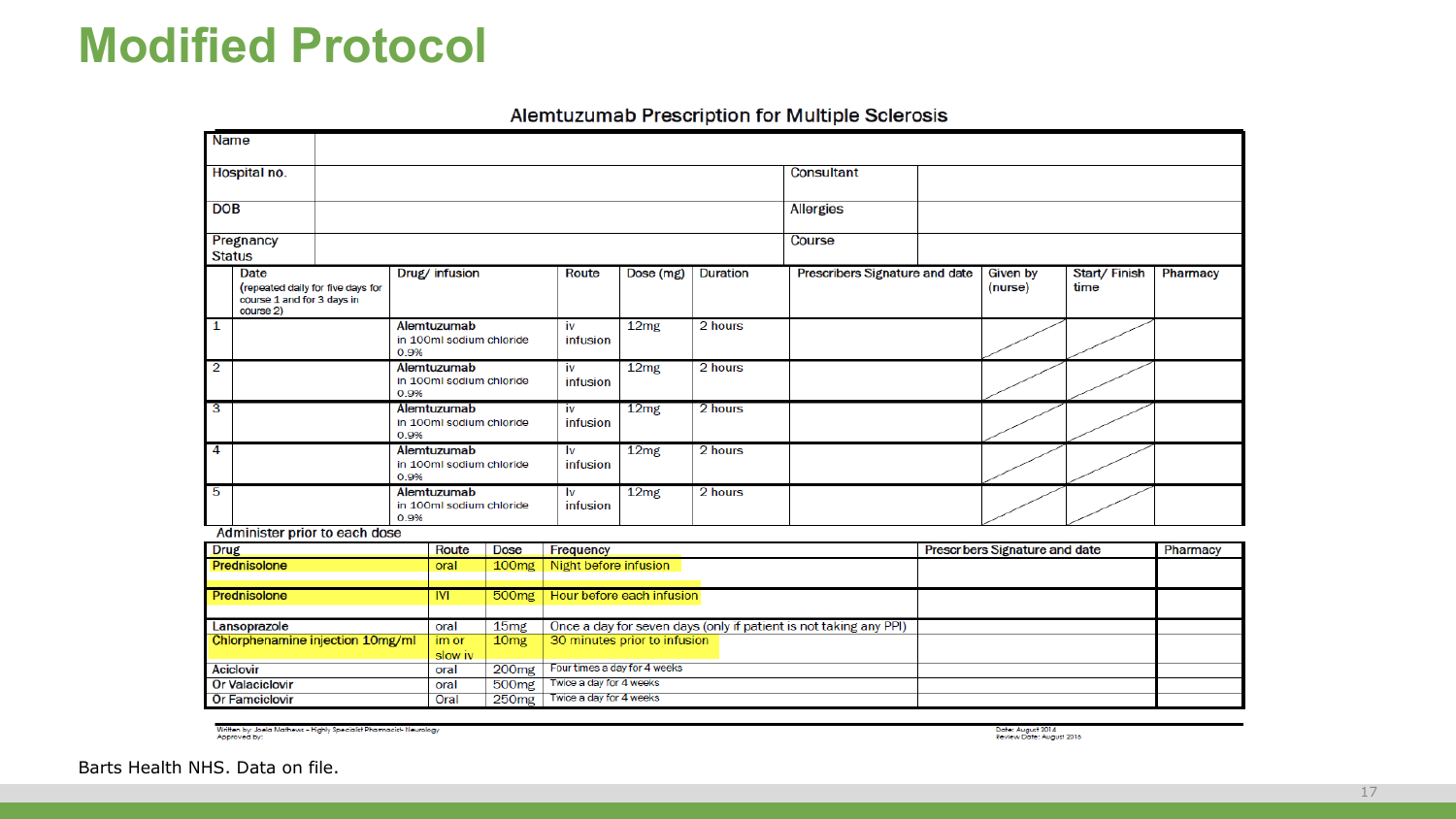## **Monitoring Varies by Drug and Duration of Therapy**

|                                           |                                                                           |                                    |                                  |                                |                                                           |                                                          |                                        | Key                                                             |                                                    |                                                      | <u>&lt;®&gt;</u>                   |                               | $\mathbb{C}$<br>MRI                                                                                                              | ပျပ<br>Urinalysis                        |
|-------------------------------------------|---------------------------------------------------------------------------|------------------------------------|----------------------------------|--------------------------------|-----------------------------------------------------------|----------------------------------------------------------|----------------------------------------|-----------------------------------------------------------------|----------------------------------------------------|------------------------------------------------------|------------------------------------|-------------------------------|----------------------------------------------------------------------------------------------------------------------------------|------------------------------------------|
|                                           |                                                                           | <b>First</b>                       | <b>Month</b>                     | <b>Month</b>                   | <b>Month</b>                                              | <b>Month</b>                                             | <b>Month</b>                           | <b>Month</b>                                                    | <b>Month</b>                                       | Blood Test Opthamalogy CV Monitoring<br><b>Month</b> | <b>Month</b>                       | <b>Month</b>                  | <b>Month</b>                                                                                                                     | <b>Month</b>                             |
|                                           | <b>Pre-dose</b>                                                           | dose                               | л.                               | $\overline{2}$                 | 3                                                         | $\overline{4}$                                           | 5                                      | 6                                                               | $\overline{ }$                                     | 8                                                    | 9                                  | 10                            | 11                                                                                                                               | 12                                       |
| IFN $\beta$ -1a                           |                                                                           |                                    | $\!\not{\!\!\! E}_{_{\sf X2}}\!$ |                                | $\mathscr{D}_\mathsf{xz}$                                 |                                                          |                                        | $\mathscr{D}_\mathtt{xz}$                                       |                                                    |                                                      |                                    |                               |                                                                                                                                  |                                          |
| <b>Glatiramer</b><br>acetate <sup>2</sup> |                                                                           |                                    |                                  |                                |                                                           |                                                          |                                        |                                                                 |                                                    |                                                      |                                    |                               | Renal function and cardiac function to be monitored in cases of renal impairment and pre-existing cardiac disorder, respectively |                                          |
| Teriflunomide <sup>3</sup>                | ♡                                                                         |                                    | $\overrightarrow{p}_{\text{x2}}$ | $\mathscr{D}_\text{x2}$        | $\mathscr{D}_\text{x2}$                                   | $\mathscr{D}_{\ge 2}$                                    | $\mathscr{D}_\mathsf{x_2}$             | $\mathscr{D}_\text{xz}$                                         |                                                    | $\mathscr{D}$                                        |                                    | $\mathscr{D}$                 |                                                                                                                                  |                                          |
| <b>Dimethyl</b><br>fumarate <sup>4</sup>  | $\mathbb{C}$<br>GO<br>$\cancel{\mathscr{A}}_{x3}$                         |                                    |                                  |                                | $\mathscr{D}_\text{x3}$<br>ၛၣ                             |                                                          |                                        | $\overrightarrow{C}_{\text{X3}}$<br>ၛၣ                          |                                                    |                                                      | Ø                                  |                               |                                                                                                                                  | $\mathscr{D}_\mathsf{x3}$<br>ၛၟ          |
| Natalizumab <sup>5</sup>                  | $\overrightarrow{\mathscr{D}}$<br>$\mathbb{C}$<br>Immuno -<br>suppression | Hypersens.                         |                                  |                                |                                                           |                                                          |                                        | $\mathscr{D}$                                                   |                                                    |                                                      |                                    |                               |                                                                                                                                  | ۞                                        |
| <b>Fingolimod<sup>6</sup></b>             | $\overrightarrow{z}_{\text{x2}}$<br>♡                                     | ♡                                  | B                                |                                | $\overrightarrow{\mathscr{L}}_{\chi_2}$<br>$\circledcirc$ |                                                          |                                        | $\overrightarrow{\mathscr{O}}$                                  |                                                    |                                                      | $\overrightarrow{\mathscr{D}}$     |                               |                                                                                                                                  | $\mathscr{D}$                            |
| Alemtuzumab <sup>7</sup>                  | ၛၟ<br>$\mathscr{D}_{{\bf x}{\bf s}}$<br>TB screening                      | Infusion<br>reaction               | GO<br>$\mathscr{D}_\text{x2}$    | ၛၣ<br>$\mathscr{D}_\text{x2}$  | <b>G<sub>I</sub>O</b><br>$\overrightarrow{p}_{\text{x3}}$ | $G_1D$<br>$\!\!\!\!\nearrow\!\!\!\!\nearrow_{_{\sf X2}}$ | ၛၣ<br>$\overrightarrow{p}_{\text{x2}}$ | $G_1D$<br>$\overrightarrow{\mathscr{L}}_{\mathsf{x}\mathsf{3}}$ | <b>G<sub>i</sub>O</b><br>$\mathscr{D}_\mathsf{x2}$ | ၛၣ<br>$\overrightarrow{p}_{x2}$                      | GO<br>$\overrightarrow{p}_{x_{3}}$ | GO<br>$\mathscr{D}_\text{x2}$ | <b>G<sub>i</sub>O</b><br>$\overrightarrow{p}_{x2}$                                                                               | <b>GD</b><br>$\mathscr{D}_{\mathsf{x}3}$ |
| <b>Daclizumab<sup>8</sup></b>             |                                                                           | Vigilance<br>for skin<br>reactions | B                                | $\overrightarrow{\mathscr{O}}$ | $\!\!\!\!\nearrow\!\!\!\nearrow_{_{\sf X2}}$              | $\mathscr{O}$                                            | $\overrightarrow{Q}$                   | $\mathscr{A}_{x_2}$                                             | $\overrightarrow{Q}$                               | $\overrightarrow{\mathscr{O}}$                       | Ø<br>x <sub>2</sub>                |                               | $\overrightarrow{\mathscr{D}}$                                                                                                   | X <sub>2</sub>                           |

 $\sim$  0  $\sim$  0  $\sim$  0.0

Numbers indicate the number of blood tests. ECG, electrocardiogram; hypersens., hypersensitivity; SmPC, Summary of Product Characteristics. **1.** Rebif® EU SmPC; **2.** Copaxone® UK PI; **3.** Aubagio® EU SmPC; **5.** Tysabri® EU SmPC; **6.** Gilenya® EU SmPC; **7.** Lemtrada® EU SmPC; **8.** Zinbryta® EU SmPC.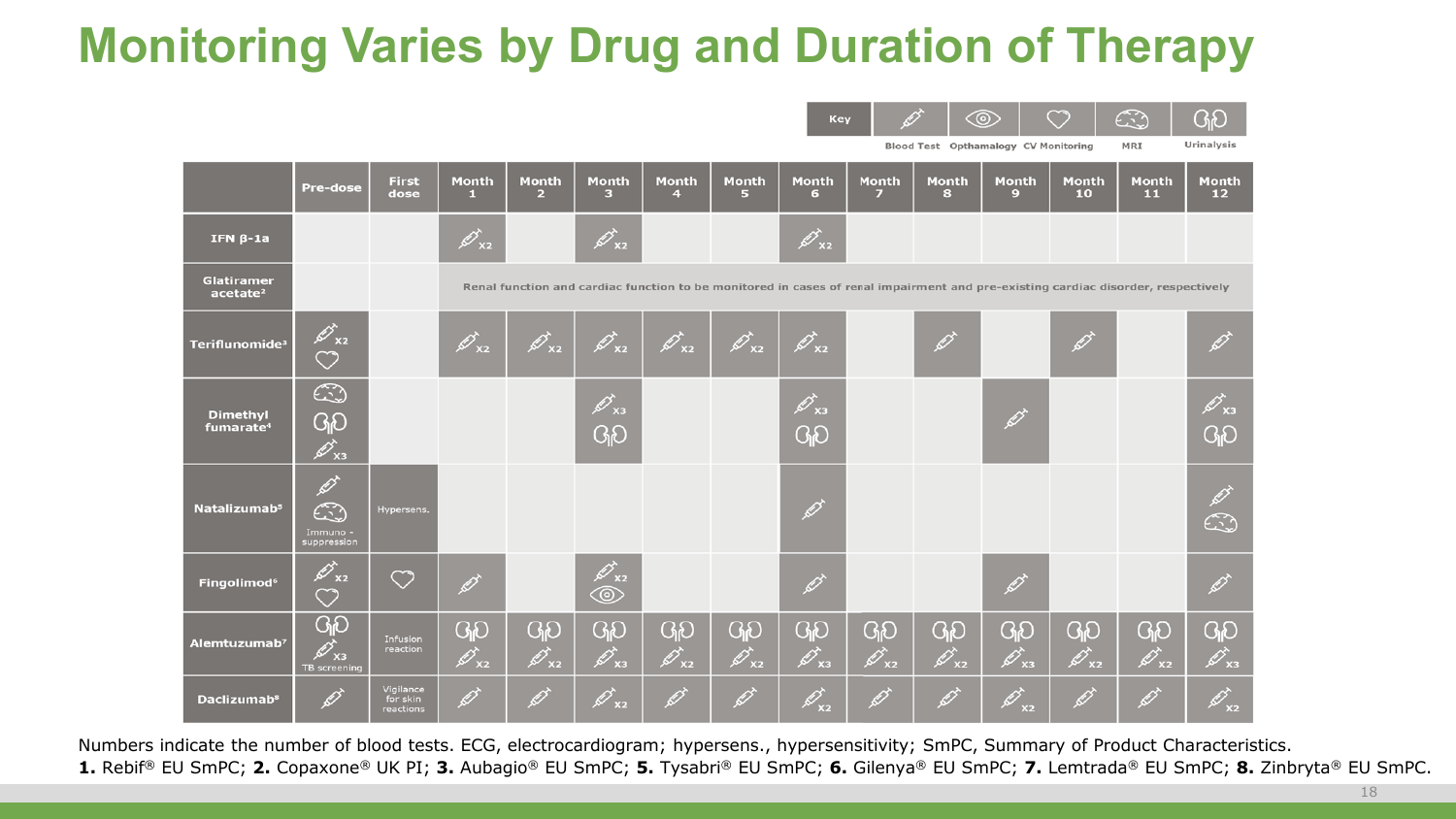#### **Patient Adherence**

#### **15%–51% of patients with MS do not adhere to their treatment regimen11**

**61%–96% of patients prefer an intermittent rather than once-daily treatment regimen12**

#### **Dose frequency is a major reason why patients with MS miss a dose13**

aTotal number of administrations over the first 12 months of treatment. b3.5 mg/kg. 5 days of treatment separated by 1 month; total number of tablets dependent on weight. These agents are under clinical investigation and have not been proven to be safe and effective. There is no guarantee they will be approved in the sought-after indication. IFN, interferon; sc, subcutaneous; SmPC, Summary of Product Characteristics.

**1.** Rebif® EU SmPC; **2.** Copaxone® SPC; **3.** Aubagio® EU SmPC; **4.** Tecfidera® EU SmPC; **5.** Tysabri® EU SmPC; **6.** Gilenya® EU SmPC; **7.** Lemtrada® EU SmPC; **8.** Zinbryta® EU SmPC; **9.** Giovannoni G, et al. *N Engl J Med*. 2010;362:416–426; **10.** Kappos L et al. *Lancet*. 2011;378:1779–1787; **11.** Katsarava Z et al. *BMC Neurol*. 2015;15:170; **12.** Kruk ME, Schwalbe N. *Clin Ther*. 2006;28:1989–1995; **13.** Devonshire V et al. *Eur J Neurol*. 2011;18:69–77.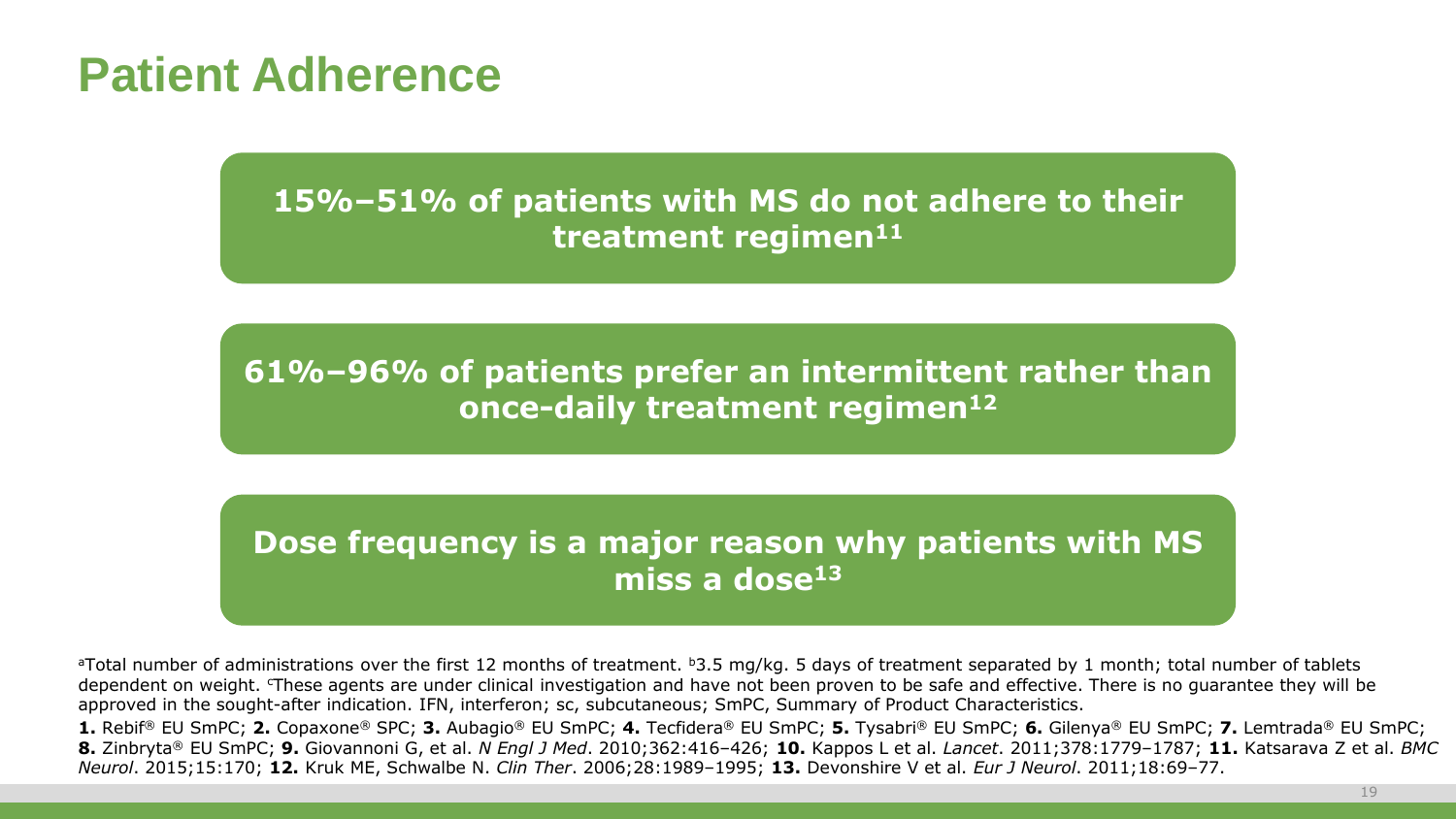#### **Treatment Frequency Varies by Drug—May Impact Adherence**

|                                   | <b>Pre-dose</b> |                                    |  |    | <b>Month</b> |   |   |   |    |     |    |                           |
|-----------------------------------|-----------------|------------------------------------|--|----|--------------|---|---|---|----|-----|----|---------------------------|
|                                   |                 |                                    |  | 5. | 6            | 7 | 8 | 9 | 10 | 11. | 12 | <b>Total</b> <sup>a</sup> |
| $SC$ IFN $\beta$ -1a <sup>1</sup> |                 |                                    |  |    |              |   |   |   |    |     |    | 144                       |
| Glatiramer acetate <sup>2</sup>   |                 |                                    |  |    |              |   |   |   |    |     |    | 365                       |
| Teriflunomide <sup>3</sup>        |                 |                                    |  |    |              |   |   |   |    |     |    | 365                       |
| Dimethyl fumarate <sup>4</sup>    |                 |                                    |  |    |              |   |   |   |    |     |    | 730                       |
| Natalizumab <sup>5</sup>          |                 |                                    |  |    |              |   |   |   |    |     | ₽  | 12                        |
| Fingolimod <sup>6</sup>           |                 |                                    |  |    |              |   |   |   |    |     |    | 365                       |
| Alemtuzumab <sup>7</sup>          |                 |                                    |  |    |              |   |   |   |    |     |    | 5                         |
| <b>Daclizumab</b> <sup>8</sup>    |                 |                                    |  |    |              |   |   |   |    |     |    | 12                        |
| Cladribine tablets <sup>c,9</sup> |                 | $\circ$ $\circ$<br>$\circ$ $\circ$ |  |    |              |   |   |   |    |     |    | 10 <sup>b</sup>           |
| Ocrelizumabc,10                   |                 |                                    |  |    |              |   |   |   |    |     |    |                           |

<sup>a</sup>Total number of administrations over the first 12 months of treatment. <sup>b</sup>3.5 mg/kg. 5 days of treatment separated by 1 month; total number of tablets dependent on weight. These agents are under clinical investigation and have not been proven to be safe and effective. There is no quarantee they will be approved in the sought-after indication. IFN, interferon; sc, subcutaneous; SmPC, Summary of Product Characteristics.

**1.** Rebif® EU SmPC; **2.** Copaxone® SPC; **3.** Aubagio® EU SmPC; **4.** Tecfidera® EU SmPC; **5.** Tysabri® EU SmPC; **6.** Gilenya® EU SmPC; **7.** Lemtrada® EU SmPC; **8.** Zinbryta® EU SmPC; **9.** Giovannoni G, et al. *N Engl J Med*. 2010;362:416–426; **10.** Kappos L et al. *Lancet*. 2011;378:1779–1787; **11.** Katsarava Z et al. *BMC Neurol*. 2015;15:170; **12.** Kruk ME, Schwalbe N. *Clin Ther*. 2006;28:1989–1995; **13.** Devonshire V et al. *Eur J Neurol*. 2011;18:69–77.